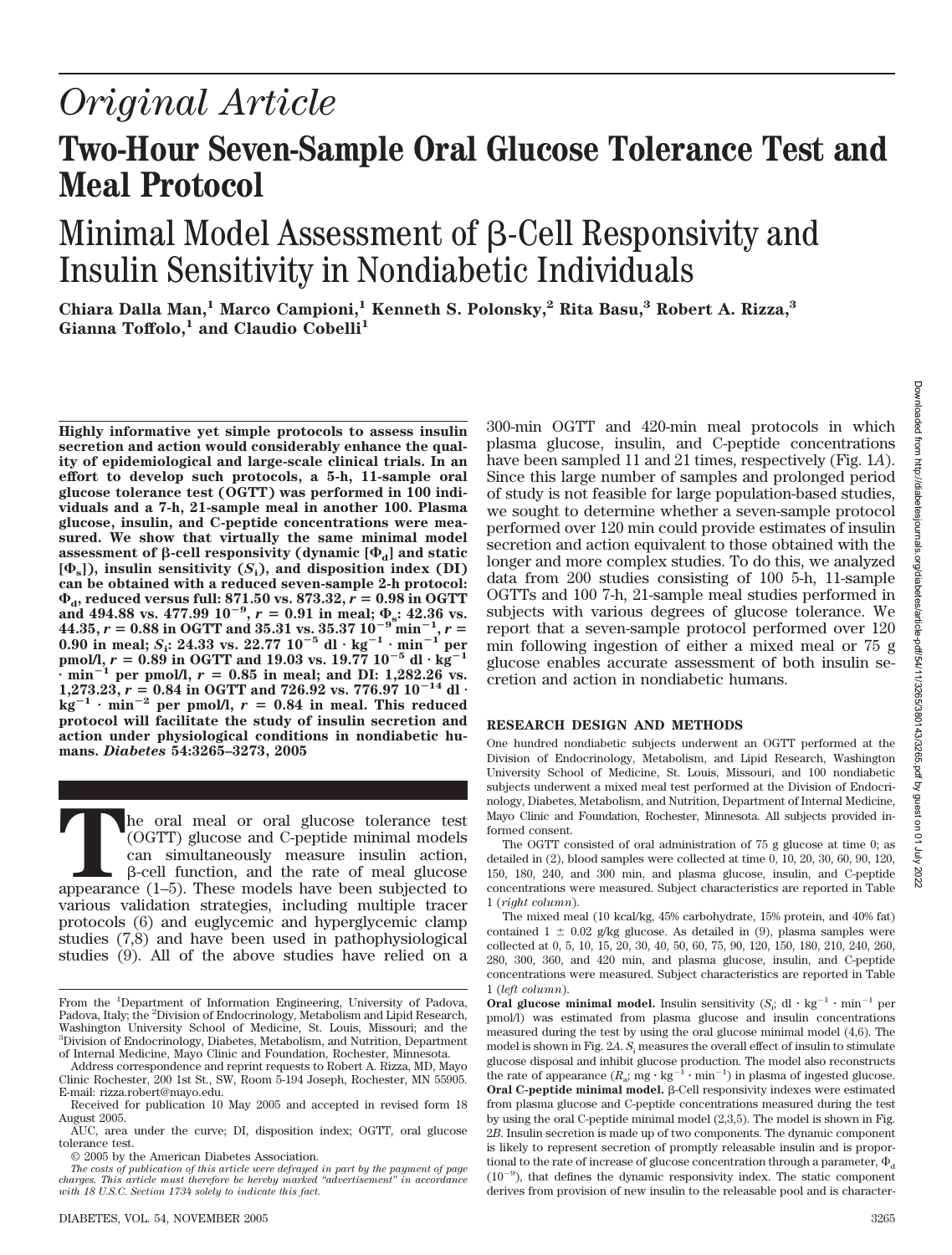# **AFULL**



**FIG. 1.** *A***: Full protocol sampling schedule of OGTT (5 h, 11 samples) and meal (7 h, 21 samples).** *B***: Reduced protocol sampling schedule for both OGTT and meal (2–7 h samples).**

ized by a static index,  $\Phi_{\rm s}$  (10<sup>-9</sup> min<sup>-1</sup>), and by a delay time constant (*T*; min). The meaning of  $\Phi_s$  and *T* can be made clear with reference to a response to an above-basal step increase of glucose: provision tends with time constant *T* toward a steady state that is linearly related to the glucose step size through parameter  $\Phi_{s}$ .

 $\Phi_d$  and  $\Phi_s$  can also be expressed in relation to insulin sensitivity through the dynamic (DI<sub>d</sub>) and static (DI<sub>s</sub>) disposition indexes, i.e.,  $DI_d = \Phi_d \times S_i$  and  $DI_s = \Phi_s \times S_i$ . Since from  $\Phi_d$  and  $\Phi_s$  one can also calculate a single overall  $\beta$ -cell responsivity,  $\Phi(10^{-9} \text{ min}^{-1})$ , a single overall DI can also be derived as  $DI = \Phi \times S_i$ . The model also reconstructs insulin secretion (SR; pmol/min) and its dynamic  $(SR_d)$  and static  $(SR_s)$  components.

**Model identification.** The oral glucose and C-peptide minimal models of Fig. 2 were numerically identified in both full and reduced protocol OGTT and meal studies, as detailed in (2,4,6). Two comments are in order. The first concerns the fraction of ingested glucose that is absorbed (area under the curve [AUC] of *R*<sup>a</sup> from time 0 to 7 h divided by the dose). This value is fixed a priori to 0.90 in the full protocol identification of the glucose minimal model (6). In the

#### TABLE 1 Subjects characteristics

|                          | OGTT                   | <b>MEAL</b>         |
|--------------------------|------------------------|---------------------|
| $\boldsymbol{n}$         | 100                    | 100                 |
| Basal glucose (mmol/l)   | $5.08 \pm 0.05$        | $5.10 \pm 0.04$     |
|                          | $(4.31 - 6.94)$        | $(4.25 - 5.83)$     |
| Basal insulin (pmol/l)   | $47.94 \pm 3.54$       | $25.98 \pm 1.26$    |
|                          | $(12.00 - 222.60)$     | $(9.00 - 87.00)$    |
| Basal C-peptide (pmol/l) | $573.76 \pm 37.33$     | $469.53 \pm 15.01$  |
|                          | $(132.40 - 2, 158.12)$ | $(110.00 - 985.00)$ |
| Age (years)              | $34 \pm 1(12 - 64)$    | $55 \pm 2(19 - 87)$ |
| BMI $(kg/m^2)$           | $26.19 \pm 0.56$       | $26.56 \pm 0.16$    |
|                          | $(15.68 - 48.67)$      | $(19.73 - 35.36)$   |

Data are means  $\pm$  SE (range of variability).

reduced protocol identification, it is fixed at the same value by extrapolating *R*<sup>a</sup> from 2 to 7 h with a decay constant of 60 and 125 min (obtained from full protocol studies) in OGTT and meal studies, respectively. The second concerns the glucose threshold above which secretion occurs in the C-peptide minimal model. This was fixed to the basal glucose value instead of estimated, since the 2-h data does not have enough information to allow a reliable estimation of the threshold. This approach introduces no appreciable bias, since the estimated threshold is within a few percent of the basal glucose values (2,5).

**Statistical analysis.** Data are presented as means  $\pm$  SE. Two-sample comparisons were done by Wilcoxon signed-rank test (significance level set to 5%). Pearson's correlation was used to evaluate univariate correlation. Bland-Altman plot was used to represent the agreement of the methods.

## **RESULTS**

**Plasma concentrations.** Average plasma glucose, insulin, and C-peptide concentration in OGTT and meal studies in the basal state are reported in Table 1 together with their SE and range of variability, while their average profiles during OGTT and meal are shown in Fig. 3 (*left* and *right panel*, respectively) together with their range of variability (gray area). Range of variability in overall OGTT and meal studies was at basal 4.31–6.94 mmol/l, 9.00– 222.60 pmol/l, and 110–2,158 pmol/l and at peak 6.77–16.26 mmol/l, 132–2,028 pmol/l, and 1,130–6,710 pmol/l for glucose, insulin, and C-peptide concentrations, respectively. **Glucose minimal model:**  $R_a$  and  $S_i$ . The model fit in OGTT and meal studies is shown in Fig. 4*A* and *B*. Model predictions during reduced protocol are almost superimposable on those of the full protocol in OGTT, while in meal one can note small differences that are essentially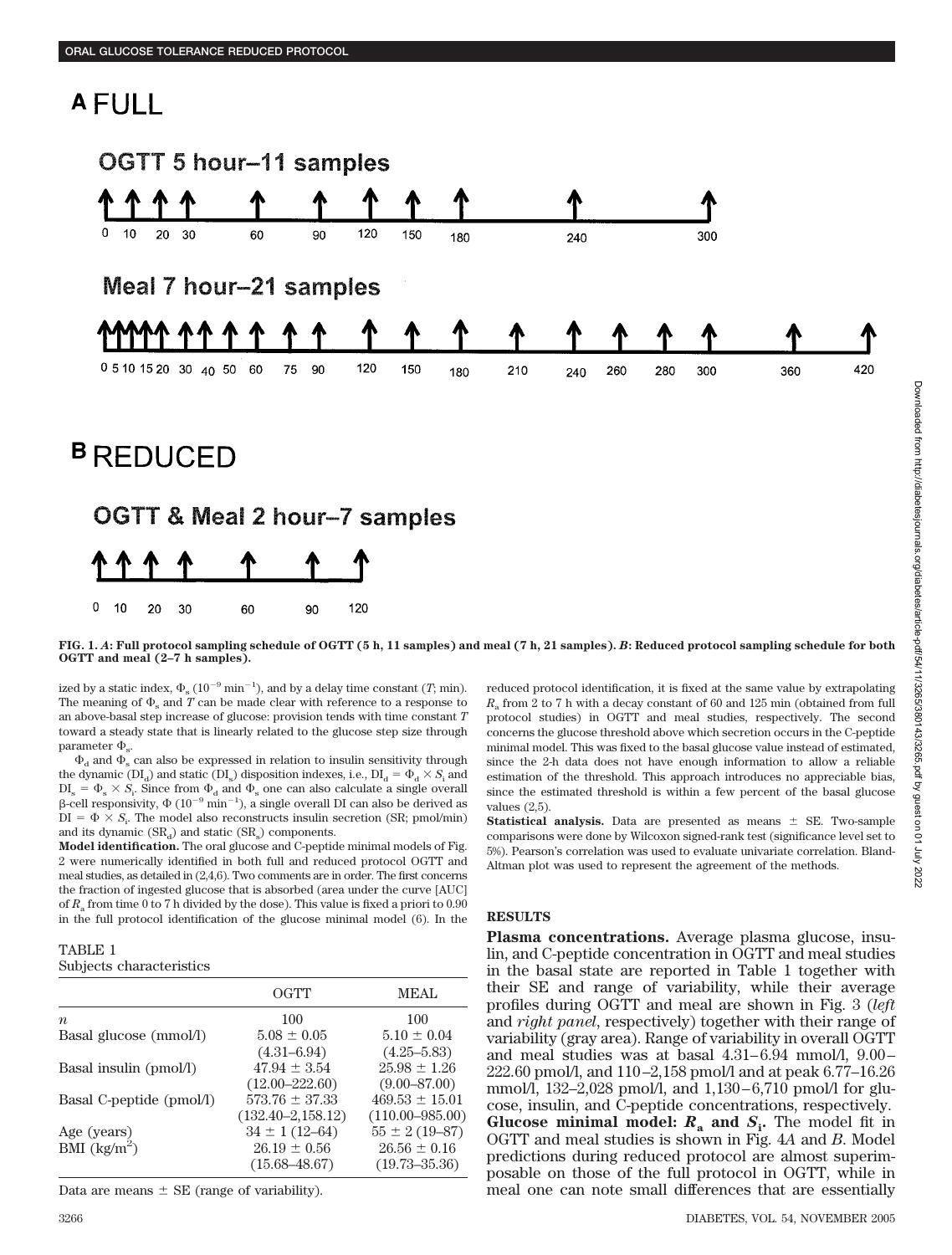# **GLUCOSE MINIMAL MODEL**





#### **C-PEPTIDE MINIMAL MODEL** В



- $\Phi_{\rm d}$ : Dynamic <sub>B</sub>-Cell Responsivity
- $\Phi_{s}$ , T: Static  $\beta$ -Cell Responsivity and Delay

## SR, SR<sub>d</sub>, SR<sub>s</sub>: Insulin Secretion and its Dynamic and **Static Components**

**F**IG. 2.  $A$ : Glucose oral minimal model with its key indexes and signals: insulin sensitivity  $(S_i)$  and rate of appearance of ingested glucose  $(R_{\rm a})$ ; **I**, plasma insulin concentration; X, insulin action. *B*: C-peptide oral minimal model with its key indexes and signals: dynamic ( $\Phi_{\rm a}$ ) and static ( $\Phi_{\rm s}$ )  $\beta$ -cell responsivity, delay of provision of new insulin (*T*), and insulin secretion (SR) with its dynamic (SR<sub>a</sub>) and static (SR<sub>a</sub>) components.

due to the higher number of samples present in the first 2 h in meal studies.

The average  $R_a$  of ingested glucose during OGTT and meal is shown in Fig. 5*A* and *B*. *R*<sup>a</sup> of the reduced protocol well describes the full protocol  $R_a$  up to 120 min in both oral tests. *S*<sup>i</sup> estimates are shown in Fig. 6 (*first panel*, *left* and *right*, respectively) for the two tests. The reduced protocol *S*<sup>i</sup> values are not significantly different and well correlated to those obtained with the full protocol: (reduced versus full)  $24.33 \pm 1.92$  vs.  $22.77 \pm 1.45$   $10^{-5}$  dl ·  $\text{kg}^{-1} \cdot \text{min}^{-1}$  per pmol/l,  $r = 0.89$  in OGTT and  $19.03 \pm 1.38$ vs.  $19.77 \pm 1.20 \, 10^{-5} \, \text{dl} \cdot \text{kg}^{-1} \cdot \text{min}^{-1}$  per pmol/l,  $r = 0.85$ in meal. For both tests, the regression line is not different from the identity line (both slopes and zero intercept). The good agreement between the two tests is also evident from Bland-Altman plots, which show that the differences between full and reduced protocol estimates are not related to the size of the measurement (Fig. 6, *right upper panel*). Precision of  $S_i$  estimate (expressed as coefficient of variation) was decreased in the reduced protocol with respect to full protocol (18 and 15% vs. 6 and 5% in OGTT and meal, respectively).

 $C$ -peptide minimal model: insulin secretion and  $\beta$ -cell **responsivity.** The model fit in OGTT and meal studies is shown in Fig. 4*C* and *D*. The average insulin secretion (SR) during OGTT and meal is shown in Fig. 5*C* and *D*, where its dynamic  $(SR_d)$  and static  $(SR_s)$  components of SR are also shown. The reduced and full protocol reconstructed SR,  $SR<sub>d</sub>$ , and  $SR<sub>s</sub>$  are virtually superimposable during both OGTT and meal. Dynamic  $(\Phi_d)$  and static  $(\Phi_s)$   $\beta$ -cell responsivity indexes are shown in Fig. 6 for the two tests (*second* and *third panel*). The reduced protocol values of  $\Phi_d$  and  $\Phi_s$  are not significantly different and well correlated to those obtained with the full protocol:  $\Phi_d$  is (reduced versus full)  $871.50 \pm 45.80$  vs.  $873.32 \pm 47.34$  $10^{-9}$ ,  $r = 0.98$  and  $494.88 \pm 25.16$  vs.  $477.99 \pm 24.69$   $10^{-9}$ ,  $r = 0.91$  and  $\Phi_s$  is 42.36  $\pm$  1.57 vs. 44.35  $\pm$  1.87 10<sup>-9</sup> min<sup>-1</sup>,  $r = 0.88$  and  $35.31 \pm 1.13$  vs.  $35.37 \pm 1.12$   $10^{-9}$  min<sup>-1</sup>,  $r =$ 0.90 in OGTT and meal, respectively. The delay constant *T* is also not significantly different and correlated in the reduced and full protocol:  $10.59 \pm 0.46$  vs.  $9.98 \pm 0.67$  min,  $r = 0.60$  and  $12.46 \pm 0.77$  vs.  $13.71 \pm 0.83$  min,  $r = 0.54$  in OGTT and meal, respectively. Finally, the single overall β-cell responsivity index  $\Phi$  is 54.57  $\pm$  2.03 vs. 56.43  $\pm$  2.53  $10^{-9}$  min<sup>-1</sup>,  $r = 0.85$  and  $39.74 \pm 1.21$  vs.  $40.02 \pm 1.27$   $10^{-9}$  $min^{-1}$ ,  $r = 0.87$  in OGTT and meal, respectively (Fig. 6, *lower panel*). For both tests, the regression line is not different from the identity line (both slopes and zero intercept). Bland-Altman plots show that the differences between full and reduced protocol estimates are not related to the size of the measurement (Fig. 6, *on the right of each panel*). Precision of  $\Phi_d$ ,  $\Phi_s$ ,  $\tilde{\Phi}$ , and *T* estimates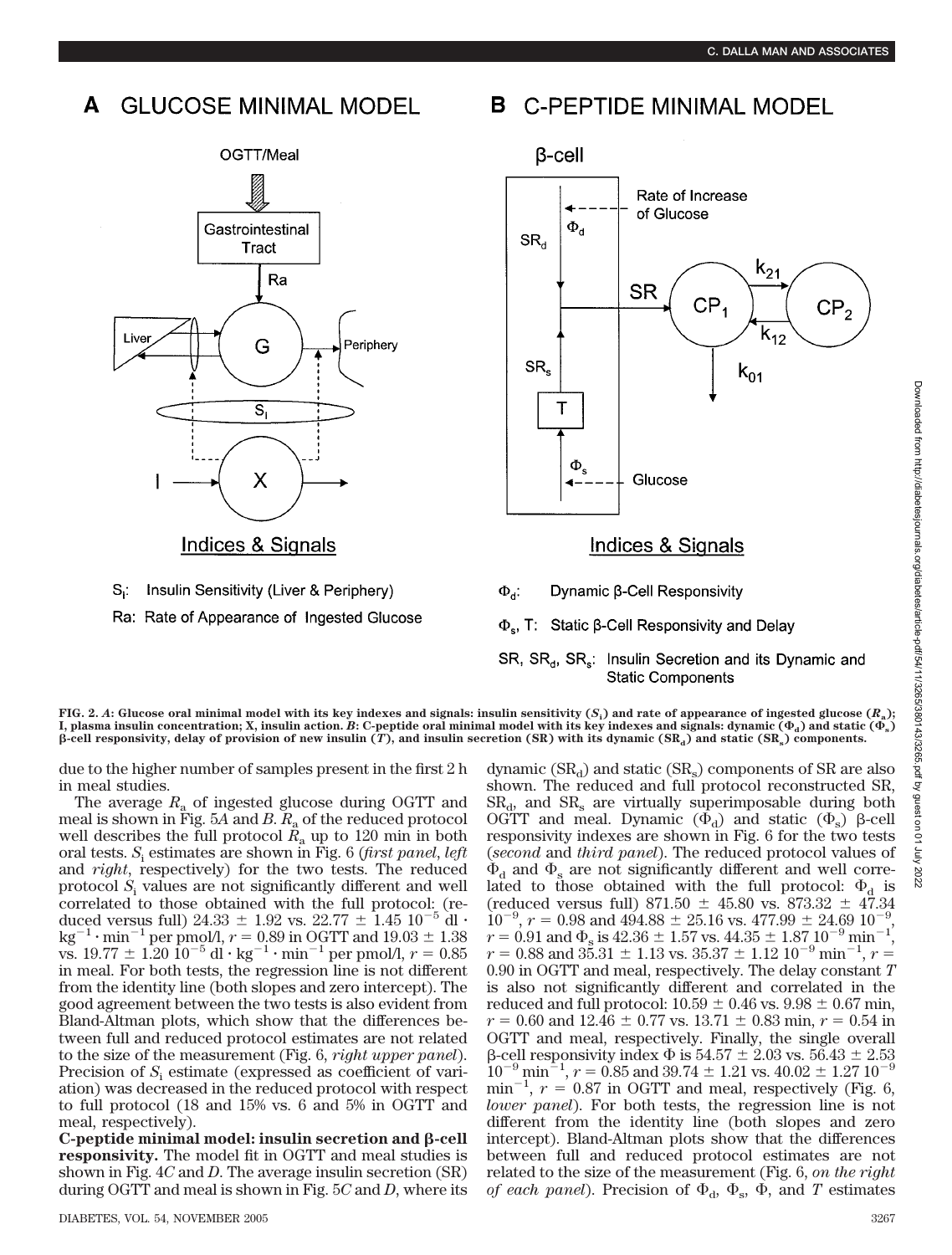





**FIG. 3. Average plasma glucose, insulin, and C-peptide concentration during OGTT (***left panel***) and meal (***right panel***). The gray area represents the range of variability.**

(expressed as coefficient of variation) in the reduced protocol was similar to that of the full protocol in both OGTT (21 vs. 24%, 11 vs. 15%, 7 vs. 15%, and 43 vs. 40%, respectively) and meal (30 vs. 28%, 10 vs. 9%, 8 vs. 9%, and 41 vs. 31%, respectively).

**DI.** The reduced and full protocol DIs,  $DI_{d}$ ,  $DI_{s}$ , and  $DI$ , are shown in Fig. 7. They are not significantly different and well correlated. DI<sub>d</sub> is (reduced versus full)  $18,477.58 \pm 1,432.84$  vs.  $17,845.13 \pm 1,214.89$   $10^{-14}$  dl·kg<sup>-1</sup>·min<sup>-1</sup> per

pmol/l,  $r = 0.85$  and  $9,363.59 \pm 846.94$  vs.  $9,427.57 \pm 757.15$  $10^{-14}$  dl  $\cdot$  kg<sup>-1</sup>  $\cdot$  min<sup>-1</sup> per pmol/l,  $r = 0.89$ ; DI<sub>s</sub> is 980.12  $\pm$ <br>84.4 vs. 1,010.00  $\pm$  85.06 10<sup>-14</sup> dl  $\cdot$  kg<sup>-1</sup> $\cdot$  min<sup>-2</sup> per pmol/l,  $r = 0.91$  and 636.17  $\pm$  47.40 vs. 674.26  $\pm$  41.90 10<sup>-14</sup> dl · kg<sup>-1</sup> · min<sup>-2</sup> per pmol/l,  $r = 0.84$ ; and DI is 1,282.26  $\pm$ <br>110.38 vs. 1,273.23  $\pm$  105.49 10<sup>-14</sup> dl · kg<sup>-1</sup> · min<sup>-2</sup> per pmol/l,  $r = 0.84$  and  $726.92 \pm 55.48$  vs.  $776.97 \pm 51.27$  $10^{-14}$  dl  $\cdot$  kg<sup>-1</sup>  $\cdot$  min<sup>-2</sup> per pmol/l,  $r = 0.84$  in OGTT and meal, respectively. For both tests, regression line is not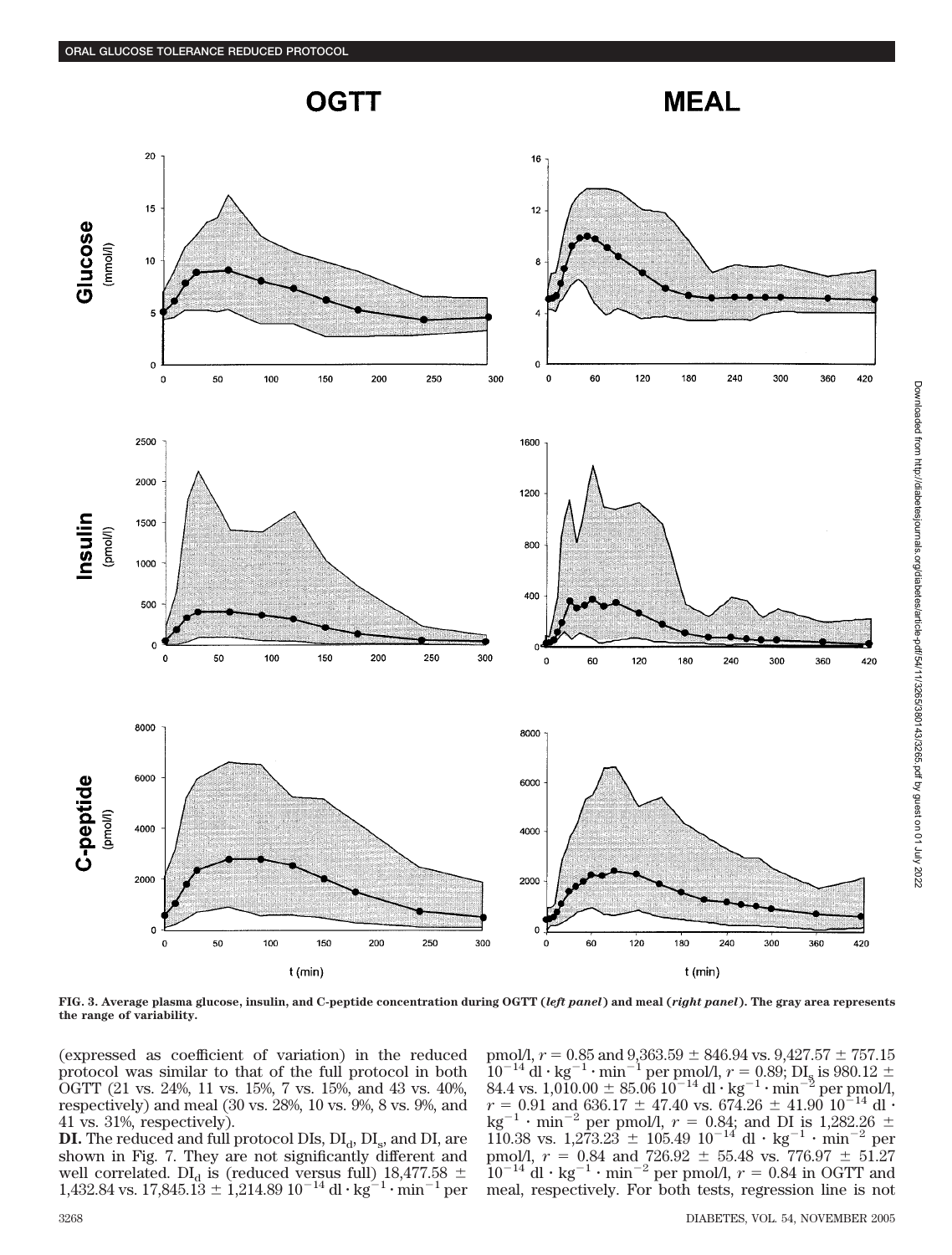

**FIG. 4.** *A* **and** *B***: Measured glucose concentration (**-**) against glucose minimal model prediction obtained with the full (dashed line) and reduced (solid line) protocol during OGTT (***A***) and meal (***B***).** *C* **and** *D***: Measured C-peptide concentration (**-**) against C-peptide minimal model prediction obtained with the full (dashed line) and the reduced (solid line) protocol during OGTT (***C***) and meal (***D***).**

different from the identity line (both slopes and zero intercept). Bland-Altman plots show that the differences between full and reduced protocol estimates are not related to the size of the measurement (Fig. 7, *on the right of each panel*).

### **DISCUSSION**

There is an increasing demand of highly informative yet relatively simple protocols to assess insulin action and -cell function in epidemiological and large-scale clinical trials. We have focused on the oral glucose route of delivery, i.e., OGTT or meal in nondiabetic individuals with a large spectrum of glucose tolerance (Table 1, Fig. 3). We have shown that indexes of insulin action and  $\beta$ -cell function can be reliably estimated using the glucose and C-peptide oral minimal models by measuring plasma glucose, insulin, and C-peptide concentrations at 0, 10, 20, 30, 60, 90, and 120 min after glucose or meal ingestion and interpreting these measurements.

The oral route of glucose delivery is clearly more physiological than intravenous glucose injection or continuous infusion of insulin during an hyperinsulinemic clamp. However, measuring insulin action following ingestion of glucose or a mixed meal is more difficult than after

DIABETES, VOL. 54, NOVEMBER 2005 3269

intravenous glucose injection. This is because the systemic rate of appearance of exogenous glucose following intravenous glucose injection equals the administered dose, whereas it must be estimated with a model of the glucose system following glucose ingestion. In an effort to avoid this limitation, a new oral glucose minimal model that enables measurement of insulin sensitivity has been developed and validated against multitracer (6) and euglycemic-hyperinsulinemic clamp (7) protocols. In addition, use of a C-peptide minimal model (2,5) that has been validated both against hyperglycemic clamp (8) and intravenous glucose tolerance test (9) protocols allows concurrent measurement of insulin secretion. This enables  $d$  determination of whether  $\beta$ -cell function is appropriate for the prevailing level of insulin action (10,11).

The database used in the present studies consisted of 100 OGTT and 100 meal tolerance tests performed in individuals who had a wide range of glucose tolerance. All 200 individuals underwent what we refer to as a full oral protocol, i.e., a 5-h OGTT with 11 samples or a 7-h meal with 21 samples (2,9). Plasma measurements of glucose, insulin, and C-peptide interpreted with the full glucose and C-peptide oral minimal models provided reference values to which the shortened protocol were compared. As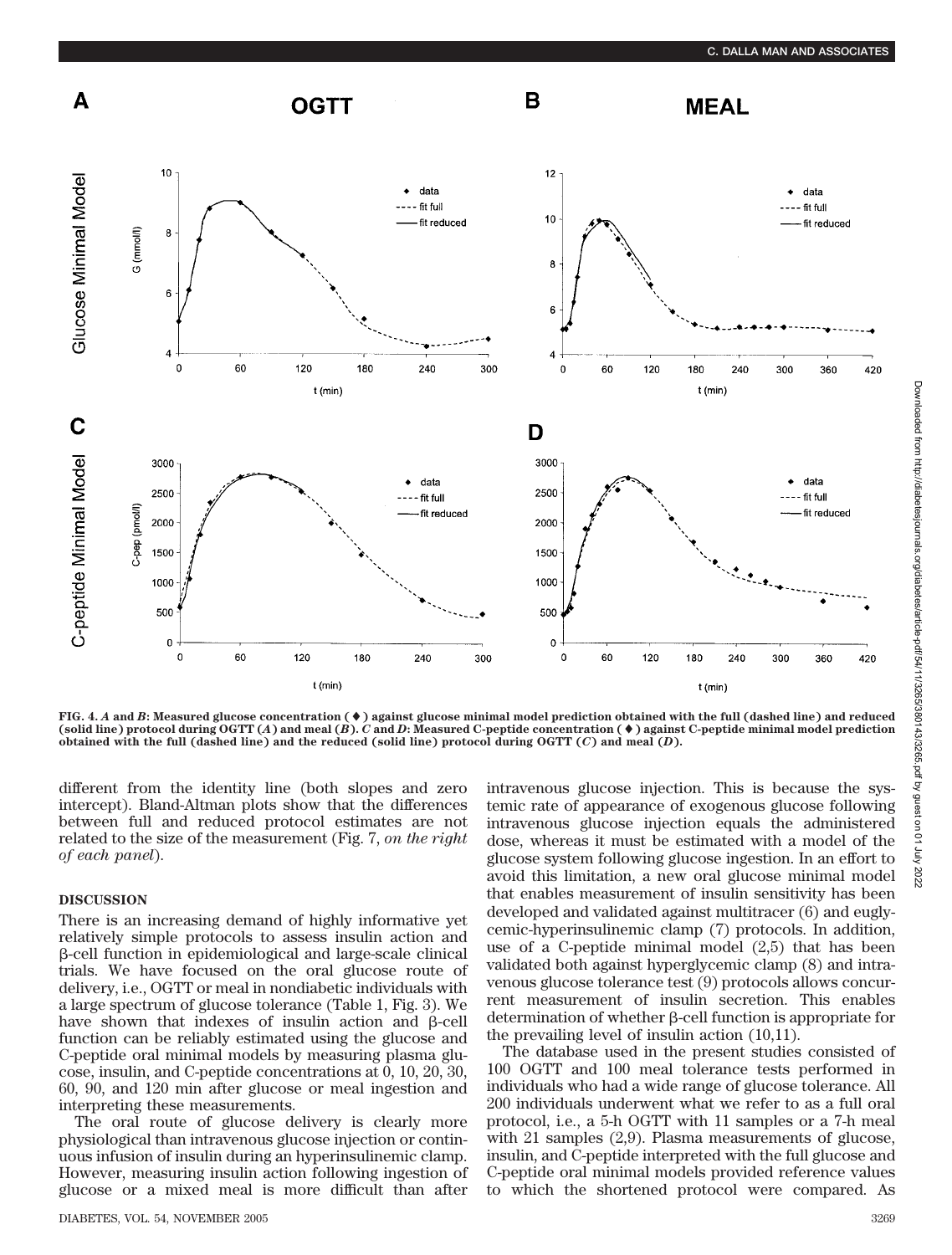

**FIG. 5.** *A* **and** *B***: Comparison between the average rate of appearance of ingested glucose,** *R***a, obtained with the full and the reduced protocol** during OGTT (*A*) and meal (*B*). *C* and *D*: Comparison between the average insulin secretion, SR, and its dynamic (SR<sub>a</sub>) and static (SR<sub>s</sub>) **components obtained with the full and the reduced protocol during OGTT (***C***) and meal (***D***).**

shown in Figs. 5–7, the full and reduced protocol exogenous glucose appearance rates and indexes of insulin secretion and action were highly correlated during both the OGTT and meal.

The proposed 2-h duration of the reduced protocol is the same as that of a standard OGTT. It also retains the typical 0- and 120-min samples with the addition of samples at 10, 20, 30, 60, and 90 min. Of note, the samples at 10 and 20 min are required for an accurate and precise estimation of the dynamic  $\beta$ -cell responsivity,  $\Phi_{d}$ , which by definition relies on the data where glucose is increasing. When these sample times are included, the ability of the reduced protocol to reconstruct the secretion indexes obtained during the full protocol is remarkable. As is evident in Fig. 6,  $\Phi$ ,  $\Phi$ <sub>d</sub>,  $\Phi$ <sub>s</sub>, and *T*, calculated with the reduced protocol, are virtually identical to those calculated with the full protocol. Of interest, the correlation of *T* was somewhat lower, likely due to lower precision of its estimation during the reduced protocol. Since insulin sesitivity is also highly correlated, the reduced and full protocols yielded virtually identical estimates of the DIs DI,  $DI_{d}$ , and  $DI_{s}$ , thereby enabling assessment as to whether insulin secretion was appropriate for the degree of insulin resistance

We believe the ability to obtain a virtually identical insulin secretion and action portrait by using only the first 2-h portion of a 5-h OGTT or 7-h meal is due to the predictive power inherent in a model of system. In other words, the two oral minimal models, with modest additional knowledge, i.e., the extrapolation of the rate of appearance of ingested glucose, *R*a, beyond the 2 h for the glucose model, only need the first 2 h of information to provide an accurate picture in a nondiabetic population. To better appreciate the predictive power of the oral minimal model method, it is of interest to contrast it with an AUC approach. This is possible because, e.g., dynamic  $(\Phi_d)$  and static  $(\Phi_s)$   $\beta$ -cell responsivity indexes are also amenable to an AUC interpretation. It is easy to show (2,5) that  $\Phi_{d}$ , besides being a parameter of the C-peptide oral minimal model, also represents the AUC of  $SR<sub>d</sub>$  per unit increase of glucose concentration; similarly,  $\Phi_s$  is the AUC of above-basal  $SR<sub>s</sub>$  per AUC of above-basal glucose concentration. We are thus in the position to compare the reduced with the full protocol AUC values of  $\Phi_d$  and  $\Phi_s$ calculated directly from the data. Of interest, when calculated in this manner, AUC  $\Phi_{\rm s}$  values of the reduced protocol are in this case significantly higher that those of the full protocol:  $50.19 \pm 1.97$  vs.  $44.34 \pm 1.87$  ( $P < 0.0001$ ) and 39.36  $\pm$  1.29 vs. 35.37  $\pm$  1.12 min<sup>-1</sup> ( $P \le 0.0001$ ) in OGTT and meal, respectively. Also, correlation deteriorated  $(r = 0.70)$  in both OGTT and meal with respect to C-peptide model  $\Phi_{\rm s}$ .

In conclusion, we have shown that seven samples obtained during the first 2 h after ingestion of either 75 g glucose or a mixed meal enables accurate assessment of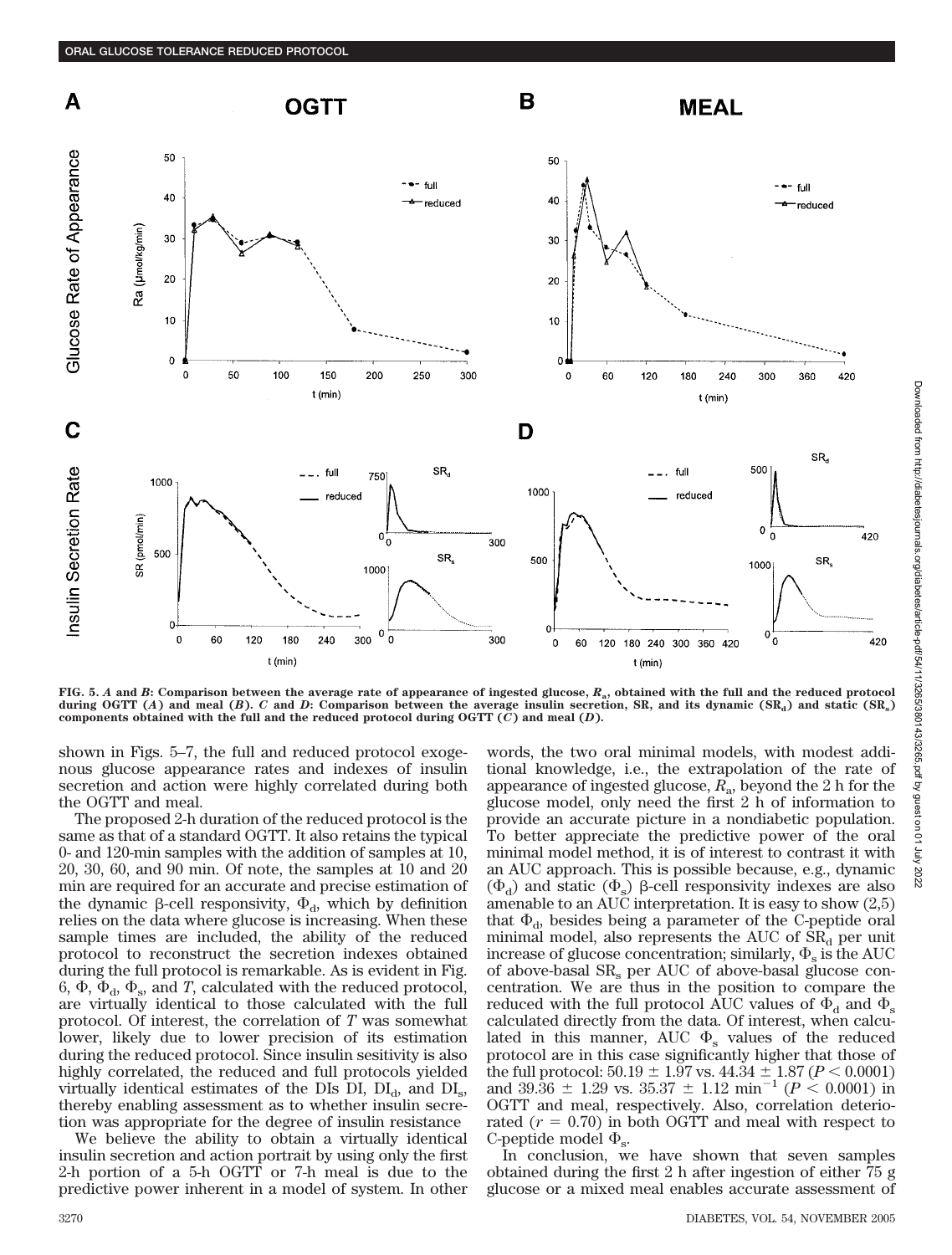## **OGTT**

**MEAL** 





**FIG. 6.** *First panel***: Comparison between insulin sensitivity,** *S***<sup>i</sup> , obtained with the full and the reduced protocol during OGTT (***left panel***) and meal** (*right panel*). *Second panel*: Comparison between dynamic responsivity,  $\Phi_d$ , obtained with the full and the reduced protocol during OGTT (*left*<br>*panel*) and meal (*right panel*). *Third panel*: Comparison between stat protocol during OGTT (left panel) and meal (right panel). Means ± SE, correlation plot, and Bland-Altman plot are shown. The line in the<br>correlation plot represents the regression line, which is not statistically different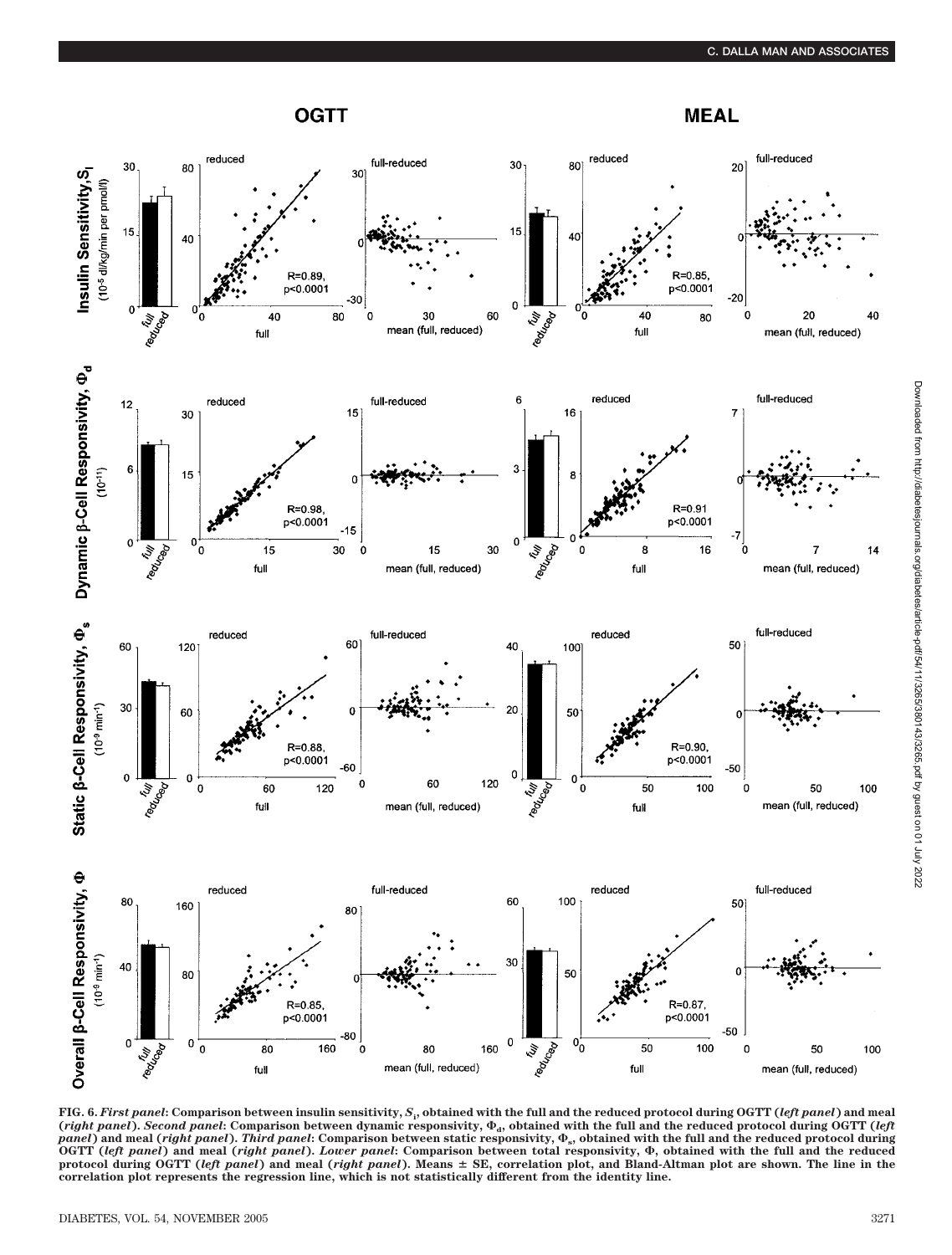





FIG. 7. *First panel*: Comparison between  $DI_a$  (definition of the indexes are reported in section ORAL C-PEPTIDE MINIMAL MODEL) obtained with the **full and the reduced protocol during OGTT (***left panel***) and meal (***right panel***).** *Middle panel***: Comparison between static DIs obtained with the full and the reduced protocol during OGTT (***left panel***) and meal (***right panel***).** *Lower panel***: Comparison between total disposition index, DIs, obtained with the full and the reduced protocol during OGTT (***left panel***) and meal (***right panel***). Means SE, correlation plot, and Bland-Altman plot are shown. The line in the correlation plot represents the regression line, which is not statistically different from the identity line.**

both insulin secretion and action, thereby facilitating the conduct of large-scale epidemiologic studies and clinical trials. Whether a similar approach can be used in individuals with impaired insulin secretion (e.g., diabetes) awaits further study.

### **ACKNOWLEDGMENTS**

This study was supported by the National Insitutes for Health Grants EB-01975 and DK29953-23.

### **REFERENCES**

- 1. Bergman RN, Ider YZ, Bowden CR, Cobelli C: Quantitative estimation of insulin sensitivity. *Am J Physiol* 236:E667–E677, 1979
- 2. Breda E, Cavaghan MK, Toffolo G, Polonsky KS, Cobelli C: Oral glucose

tolerance test minimal model indexes of  $\beta$ -cell function and insulin sensitivity. *Diabetes* 50:150–158, 2001

- 3. Breda E, Toffolo G, Polonsky KS, Cobelli C: Insulin release in impaired glucose tolerance: oral minimal model predicts normal sensitivity to glucose but defective response times. *Diabetes* 51 (Suppl. 1):S227–S233, 2002
- 4. Dalla Man C, Caumo A, Cobelli C: The oral glucose minimal model: estimation of insulin sensitivity from a meal test. *IEEE Trans Biomed Eng* 49:419–429, 2002
- 5. Toffolo G, Breda E, Cavaghan MK, Ehrmann DA, Polonsky KS, Cobelli C: Quantitative indexes of beta cell function during graded up and down glucose infusion from C-peptide minimal models. *Am J Physiol* 280:E2– E10, 2001
- 6. Dalla Man C, Caumo A, Basu R, Rizza RA, Toffolo G, Cobelli C: Minimal model estimation of glucose absorption and insulin sensitivity from oral test: validation with a tracer method. *Am J Physiol* 287:E637–E643, 2004
- 7. Breda E, Robertson H, Caumo A, Yarasheski K, Chen X, Toffolo G,